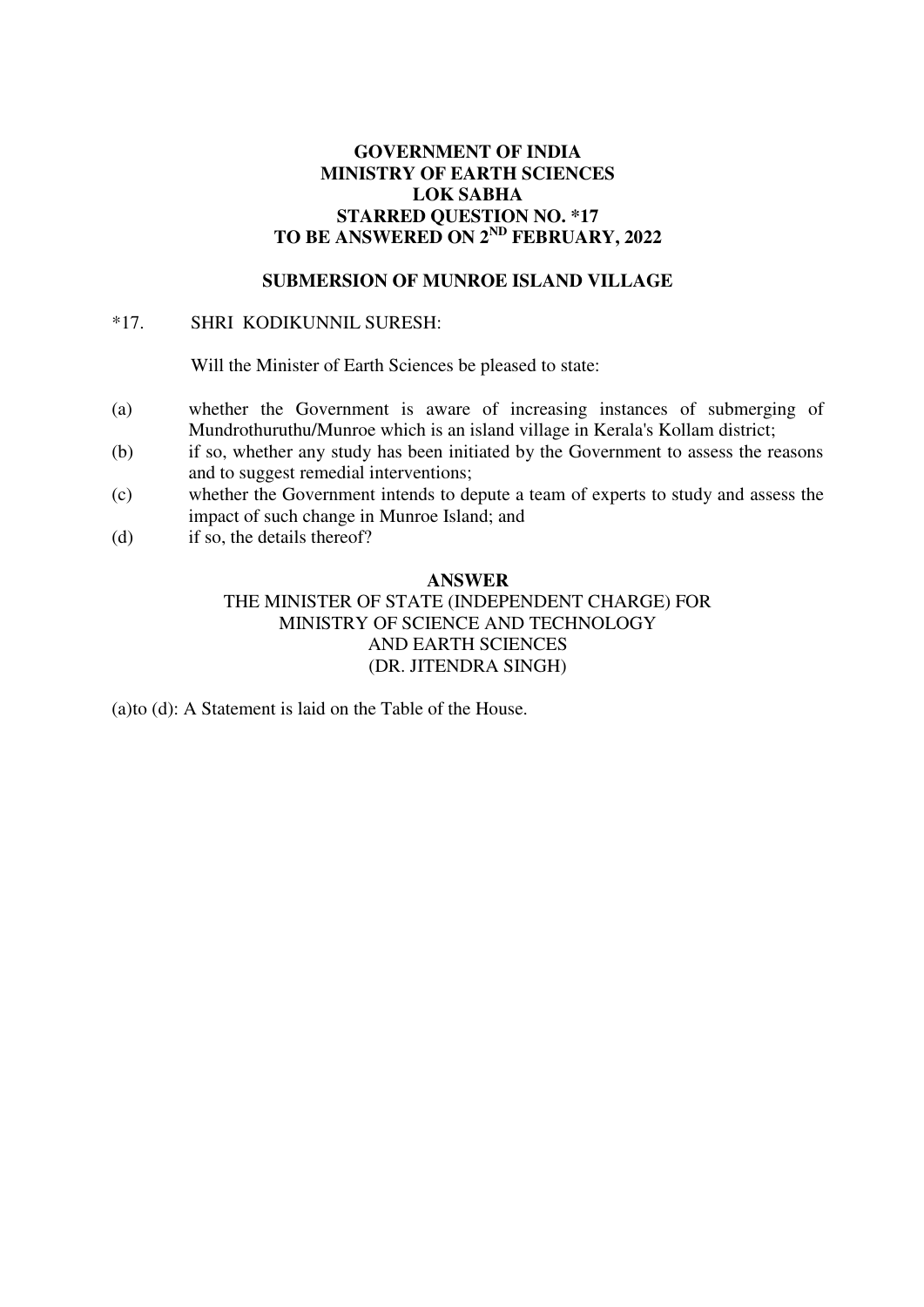# STATEMENT LAID ON THE TABLE OF THE LOK SABHA IN REPLY TO (A) TO (D) OF STARRED QUESTION NO. \*17 REGARDING "**SUBMERSION OF MUNROE ISLAND VILLAGE**" TO BE ANSWERED ON, FEBRUARY 2, 2022

**(a) to (d)** Yes, The Munroe Island, in Kollam district, Kerala State is a cluster of eight islands located on the eastern end of the Ashtamudi Lake in southwest Kerala. It is subjected to flooding, saltwater intrusion and subsidence affecting housing, livelihood, agriculture, potable water, etc., due to the vulnerable natural setting and typical environmental conditions.

> National Centre for Earth Science Stuides (NCESS), Thiruvananthapuram, an autonomous institution under the Ministry of Earth Sciences(MoES) had investigated the area to understand the geological/geophysical aspects. Based on continuous measurements of Global Positioning System (GPS) at certain identified locations, satellite image-based interferometry, in situ water quality measurements, detailed bathymetric surveys of Ashtamudi Lake, tidal measurements, electrical resistivity surveys, and core sampling at identified locations, certain inferences were drawn. The key inferences are:

- 1. The island area with ground elevation less than 2 m (w.r.t. MSL), for the most part, was artificially built on a reclaimed region, in the beginning of 19th century. In fact, these low-lying parts of the islands are the problematic zones, where submergence and flooding are occurring. Persistent Scatterer Interferometry have yielded stable signatures within the island negating the presumption that the entire island is subsiding, which was also supported by the long static GPS measurements. However, the scatterers have shown certain unstable pixels along the railway line as well as at certain ground points, denoting the slumping into the clayey substratum due to natural consolidation and compaction of the organic-rich modern sediments, filled to build the island. The geomorphological settings of the island also support the view of self-weight consolidation of the buildings and sinking of rail track built on earth bunds, due to continuous ground acceleration of trains.
- 2. The entire low-lying parts of the island have wells with brackish water. Measurements revealed that the phreatic aquifer is in hydraulic continuum with tidal waters having considerable salinity. During monsoon flood when the Thenmala Dam on the Kallada River was open, considerable reduction in salinity has been observed in the wells due to freshwater influx. Before the dam was built, the Kallada River was charging the aquifers of the island with freshwater. This has almost ceased because of the dam. Moreover, the continuous semidiurnal forcing of the flood tides getting into the unmaintained small channels within the islands make the situation conducive for the aquifer salination, which seldom drains even during the ebb tides due to clogging.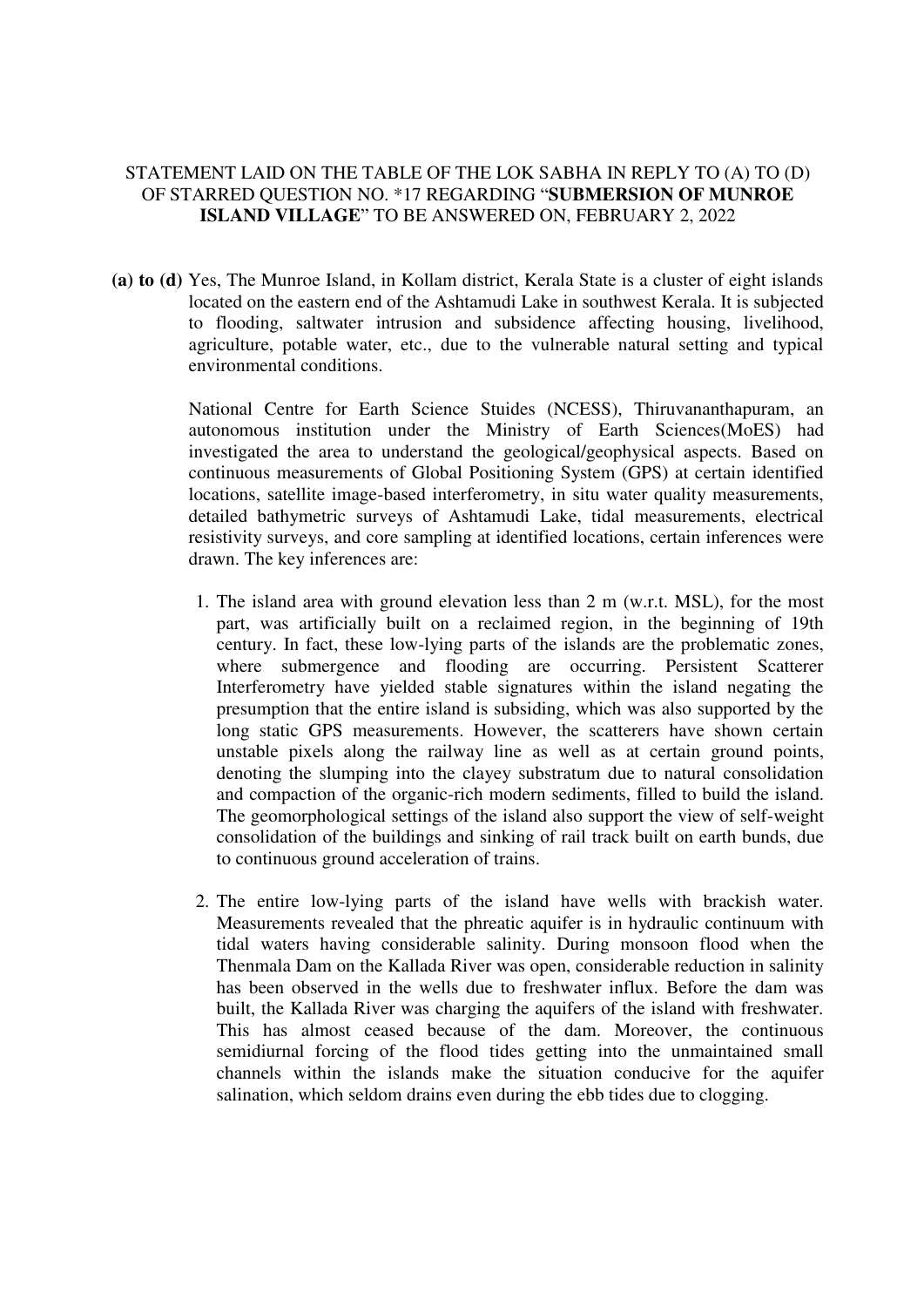- 3. The island system, being an integral part of the Ashtamudi Lake, responds to variations in the morpho-hydrodynamics of the lake. Comparison of the detailed bathymetry of the lake conducted by CESS/NCESS in 2000 and 2017 shows considerable decrease in its water-holding capacity. A reduction of  $\sim$ 15% within a matter of 17 years is due to shallowing of the lake, mainly from sediment influx due to tidal exchange. Therefore, tidal excursion, especially during the ebb tides, becomes sluggish leading to accumulation and slow draining of tidal water.
- 4. The bed level of Kallada River has been going down because of unauthorized sand mining. This and the sea level rise have caused the tidal regime to reach far inland, more than 31 km along the course of the river from the confluence with Arabian Sea. This process has made floodplains/areas adjacent to the river susceptible to salinity incursion.
- 5. Sediment accumulation in the islands, especially along with the swift monsoonal flow of the Kallada River, has stopped because of the damming. Annual accumulation of fresh sediment has been naturally compensating the consolidation of the sub-surface organic-rich layers, thus maintaining the elevation of the island along with fertility of the soil. Changes in this input mechanism might have affected the sustenance of the agriculture and coconut plantation of this island as well. Periodic flushing of Thenmala Dam may partly overcome this issue.
- 6. In the recent years, intermittent flooding has been recorded, from October through April. Processing of tide data shows erratic results pointing to the fact that the flooding in the island is not always concurrent with the spring tide events. It has been noticed in other similar systems that while the wind forcing frequency matches with one of the natural frequencies of the basin-scale internal seiches (standing waves), resonant amplification of the seiches can occur. Apart from the above, sea level rise due to remote forcing is also considered as one of the supplementing factors in the increased frequency of such events.

The information generated by NCESS, MoES in this regard in the following two Figures  $(1 \& 2)$  can be used for further evaluation. The possible "remedial" measures" require (i) engineering solutions along the railway track zone within the Munroe island are, (ii) biological and ecological solutions in the wetland areas namely mangrove and tidal flat, and (iii) adaptability, social awareness and sociological options in the settlement areas.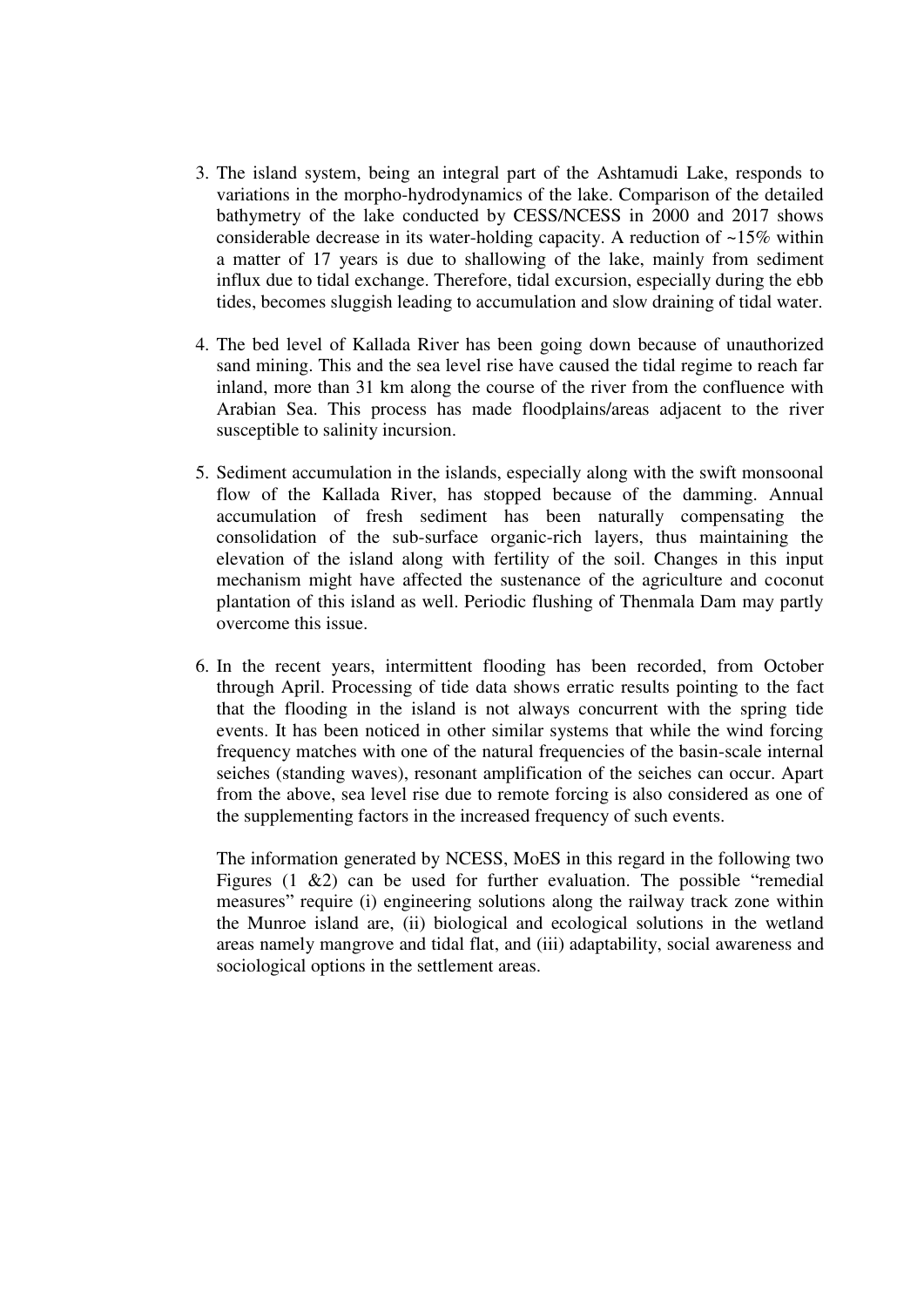

Figure 1: Map showing the physical settings of the MurothuruthuGrama Panchayat